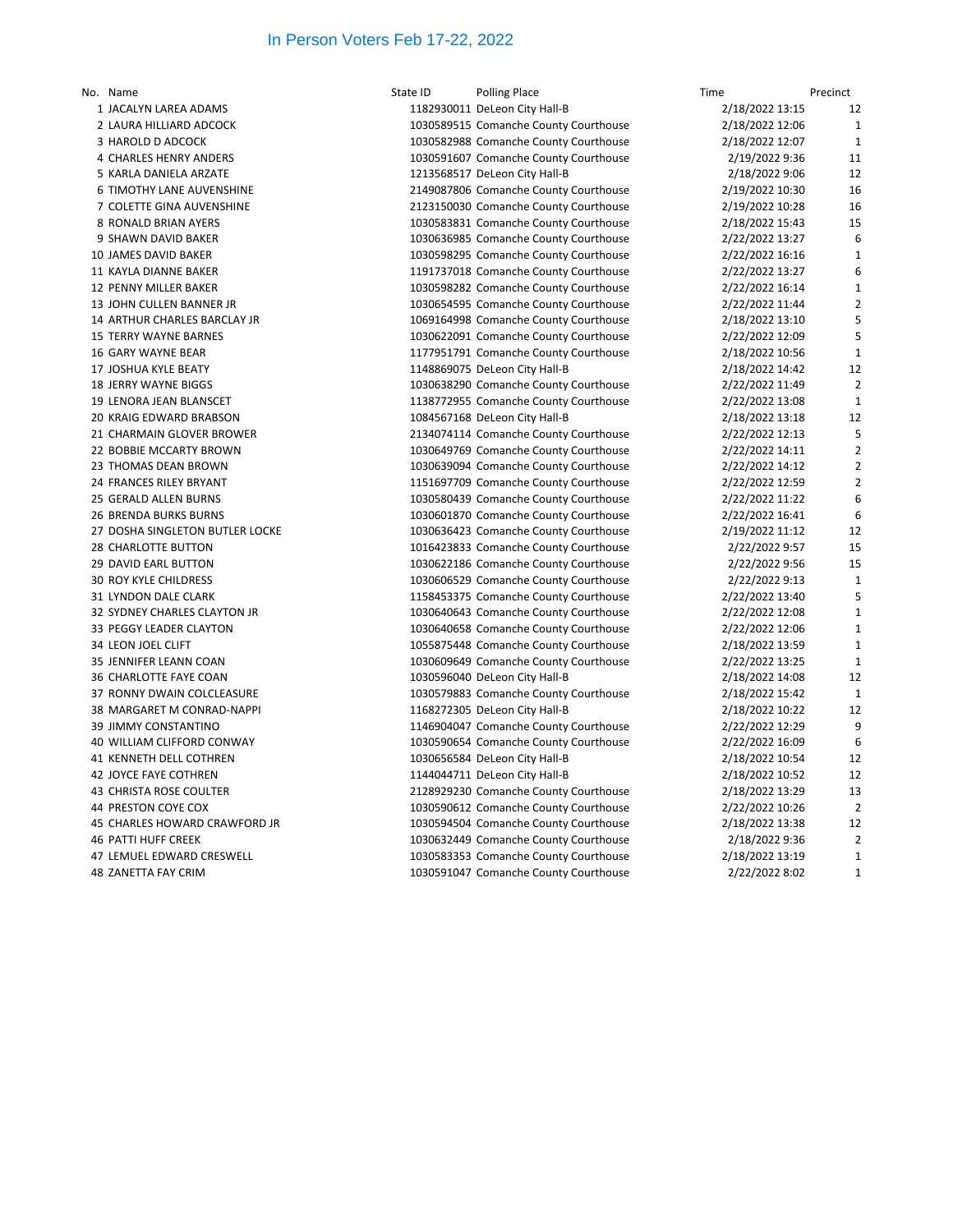| 49 SAMUEL WALTER CUNNINGHAM   | 1030592281 Comanche County Courthouse | 2/19/2022 9:50  | $\mathbf{1}$   |
|-------------------------------|---------------------------------------|-----------------|----------------|
| 50 PATRICIA JO CUNNINGHAM     | 1032192913 Comanche County Courthouse | 2/19/2022 9:49  | $\mathbf{1}$   |
| 51 BOBBY WAYNE CUNNINGHAM     | 1145889609 Comanche County Courthouse | 2/19/2022 10:18 | $\mathbf{1}$   |
| 52 SHERYL SUE DANBACK         | 1132866372 Comanche County Courthouse | 2/18/2022 12:30 | $\overline{2}$ |
| 53 KAY WRIGHT DAVIS           | 1030651156 Comanche County Courthouse | 2/19/2022 14:42 | 5              |
| 54 NICOLE RENEA DAVIS         | 2001508474 DeLeon City Hall-B         | 2/18/2022 10:49 | 12             |
| 55 KENNETH OSCAR DAVIS        | 1030623195 Comanche County Courthouse | 2/19/2022 14:43 | 5              |
| 56 JOE MARTINEZ DEANDA        | 1030603240 Comanche County Courthouse | 2/22/2022 8:56  | $\mathbf{1}$   |
| 57 GERALDINE DEANDA           | 1030593447 Comanche County Courthouse | 2/22/2022 8:55  | 1              |
| 58 DONALD FREDERICK DEGRAFF   | 2119756231 Comanche County Courthouse | 2/22/2022 12:01 | 5              |
| 59 JO ANN MENDONSA DEGRAFF    | 2119756458 Comanche County Courthouse | 2/22/2022 12:02 | 5              |
| <b>60 TERRY WAYNE DEISHER</b> | 1030599700 Comanche County Courthouse | 2/18/2022 9:22  | $\mathbf{1}$   |
| 61 RONDA LANELLE DENMAN       | 1202001324 DeLeon City Hall-B         | 2/18/2022 14:58 | 12             |
| 62 SABRINA RENEE DICKEY       | 1138646326 Comanche County Courthouse | 2/18/2022 14:35 | 5              |
| <b>63 ERIC NATHAN DICKEY</b>  | 2161774150 Comanche County Courthouse | 2/18/2022 14:36 | 5              |
| 64 JEAN ANNETT DODD           | 1030614431 Comanche County Courthouse | 2/22/2022 13:52 | 5              |
| 65 MARY ALEXANDRA DOSS        | 1202639803 Comanche County Courthouse | 2/18/2022 12:43 | 15             |
| 66 CAROLYN BEAN EASLEY        |                                       |                 | 5              |
|                               | 1030580753 Comanche County Courthouse | 2/18/2022 14:25 | $\overline{2}$ |
| 67 NIKI GWEN EASLEY           | 1030600355 Comanche County Courthouse | 2/18/2022 14:24 |                |
| 68 HAROLD GENE EASLEY         | 1030601993 Comanche County Courthouse | 2/18/2022 14:26 | 5              |
| 69 WALTER EICHHOLTZ JR        | 1040650064 Comanche County Courthouse | 2/22/2022 15:26 | 6              |
| 70 CAROLYN BURGIN EICHHOLTZ   | 1040643593 Comanche County Courthouse | 2/22/2022 15:25 | 6              |
| 71 LINDA KAY ELLINGTON        | 1030615523 Comanche County Courthouse | 2/19/2022 10:59 | $\mathbf{1}$   |
| 72 LINDA L FARIES             | 1055770020 Comanche County Courthouse | 2/22/2022 13:06 | 5              |
| 73 CAROL ORMSBY FARLEY        | 1030592846 Comanche County Courthouse | 2/19/2022 11:30 | $\overline{2}$ |
| 74 VIVIAN FRANCES FERRELL     | 1030609872 Comanche County Courthouse | 2/22/2022 8:49  | $\overline{2}$ |
| 75 HURSHEL LEE FLOYD          | 1030596491 DeLeon City Hall-B         | 2/18/2022 13:52 | 12             |
| 76 MARIE HODGES FRANKS        | 1030651187 Comanche County Courthouse | 2/22/2022 15:50 | $\mathbf{1}$   |
| 77 DORTHEY JEAN FRAZIER       | 1030596560 DeLeon City Hall-B         | 2/18/2022 13:50 | 12             |
| 78 MICHAEL DON FURLONG        | 1030640834 Comanche County Courthouse | 2/18/2022 12:09 | $\overline{2}$ |
| 79 WILLIAM RAYMOND FURMAN JR  | 1044064390 Comanche County Courthouse | 2/22/2022 15:09 | $\mathbf{1}$   |
| 80 LUCY EVRIDGE FURMAN        | 1044064388 Comanche County Courthouse | 2/22/2022 15:08 | $\mathbf{1}$   |
| 81 REGINA MARIE GARCIA        | 1199736315 Comanche County Courthouse | 2/18/2022 10:11 | $\overline{2}$ |
| 82 PEDRO GARCIA JR            | 1030608397 Comanche County Courthouse | 2/18/2022 10:12 | $\overline{2}$ |
| 83 LINDA JOYCE GARDNER        | 1207879134 DeLeon City Hall-B         | 2/18/2022 9:59  | 12             |
| 84 RAYFORD PAUL GARDNER JR    | 1003651911 DeLeon City Hall-B         | 2/18/2022 10:01 | 12             |
| 85 DAVID RALPH GAUDETTE       | 2134074133 Comanche County Courthouse | 2/22/2022 12:14 | 5              |
| 86 GLENN EDWARD GENOWAY II    | 1016722264 Comanche County Courthouse | 2/22/2022 9:45  | $\overline{2}$ |
| 87 JUDY ANN GEYE              | 1030644963 Comanche County Courthouse | 2/19/2022 13:26 | 6              |
| 88 WAYNE VERNON GIERKE        | 1168153304 Comanche County Courthouse | 2/22/2022 8:57  | 5              |
|                               |                                       |                 | 5              |
| 89 LOUANN CALDER GIFFORD      | 1030656316 Comanche County Courthouse | 2/22/2022 16:25 | 5              |
| 90 HOWARD ROLAND GIFFORD      | 1030656300 Comanche County Courthouse | 2/22/2022 12:50 |                |
| 91 LINDA OWENSBY GILCHREST    | 1030669549 DeLeon City Hall-B         | 2/18/2022 14:27 | 12             |
| 92 DAVID EARL GILDER          | 1030669985 DeLeon City Hall-B         | 2/18/2022 11:58 | 12             |
| 93 WILLIAM WILBURN GLASS      | 1170189190 Comanche County Courthouse | 2/19/2022 9:06  | $\mathbf{1}$   |
| 94 SANDRA JOYCE GOULD         | 1030645183 Comanche County Courthouse | 2/22/2022 10:01 | 12             |
| 95 BRUCE DANA GOULD           | 1030666779 Comanche County Courthouse | 2/22/2022 10:02 | 12             |
| <b>96 LESLIE WAYNE GRACE</b>  | 1007016531 Comanche County Courthouse | 2/18/2022 10:56 | $\overline{2}$ |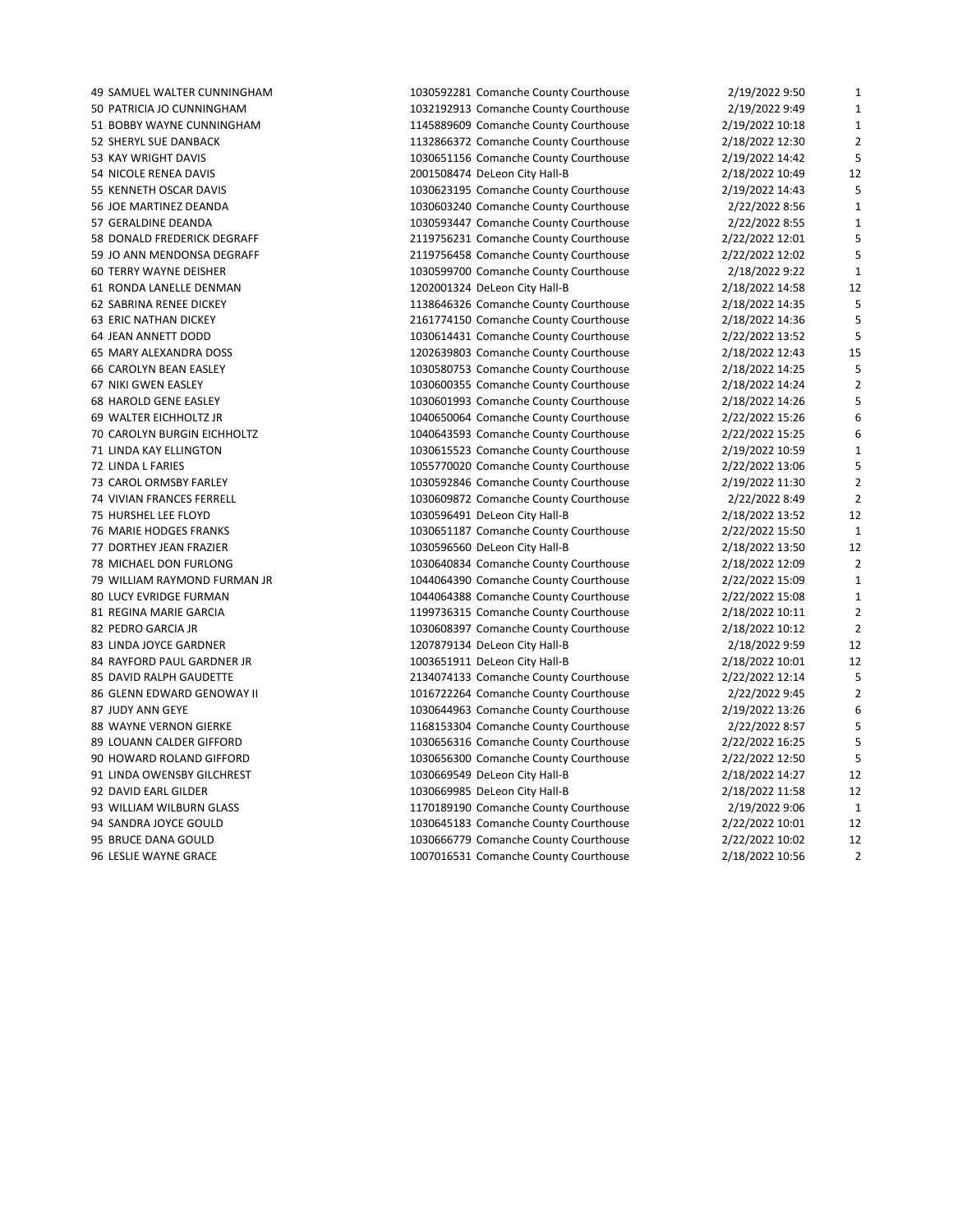| 97 MOLLY B GRAY                 | 1187570137 Comanche County Courthouse | 2/19/2022 10:05 | $\mathbf{1}$   |
|---------------------------------|---------------------------------------|-----------------|----------------|
| 98 LINDSY MICHELLE GRAY         | 1183920108 DeLeon City Hall-B         | 2/18/2022 12:42 | 12             |
| 99 GREGORY CASS GRIFFIN         | 1207068321 DeLeon City Hall-B         | 2/18/2022 14:34 | 11             |
| 100 CHARLES EDWARD GRIMSLEY     | 1030639136 Comanche County Courthouse | 2/18/2022 12:52 | $\overline{2}$ |
| 101 BILLIE JEAN GRISHAM         | 1030594625 DeLeon City Hall-B         | 2/18/2022 10:05 | 12             |
| 102 WILLIAM THOMAS GUSTAVUS     | 1004337685 Comanche County Courthouse | 2/18/2022 13:13 | $\mathbf{1}$   |
| 103 GLORIA AINSWORTH HALLMARK   | 1200777723 Comanche County Courthouse | 2/22/2022 13:29 | 5              |
| 104 TONYA GENE-BRAZIEL HAMILTON | 1055800138 DeLeon City Hall-B         | 2/18/2022 13:14 | 11             |
| 105 PENELOPE KAY HAMILTON       | 1030607888 Comanche County Courthouse | 2/22/2022 16:07 | $\overline{2}$ |
| 106 CLAUDIE EWELLENE HAMMON     | 1030586741 DeLeon City Hall-B         | 2/18/2022 11:49 | 12             |
| 107 CAROLYN SUE HANNER          | 1007326678 Comanche County Courthouse | 2/22/2022 10:20 | $\overline{2}$ |
| 108 RANDALL WAYNE HARDIN        | 1030613269 DeLeon City Hall-B         | 2/18/2022 9:28  | 12             |
| <b>109 TERRY KAY HARDIN</b>     | 1030613379 DeLeon City Hall-B         | 2/18/2022 9:27  | 12             |
| 110 SHAWN EDWARD HARPER         | 1192028495 Comanche County Courthouse | 2/18/2022 13:04 | 10             |
| 111 RICHARD DOUGLAS HARRIS      | 1005835285 Comanche County Courthouse | 2/22/2022 13:14 | 15             |
| 112 TOMMY LEE HARVEY            | 1124890833 Comanche County Courthouse | 2/22/2022 14:29 | $\mathbf{1}$   |
| 113 NANCY FOREMAN HAZELRIGG     | 1030590133 Comanche County Courthouse | 2/18/2022 12:20 | $\mathbf{1}$   |
| 114 ELLIS TRUMAN HAZELRIGG      | 1030610266 Comanche County Courthouse | 2/18/2022 12:21 | $\mathbf{1}$   |
| 115 KENIA ROCIO HERNANDEZ       | 2158392153 Comanche County Courthouse | 2/18/2022 10:13 | $\mathbf{1}$   |
| 116 JAMES EDWARD HIGHT          | 1030648506 DeLeon City Hall-B         | 2/18/2022 10:10 | 12             |
| 117 WALTER CRAIG HILL           | 1030598379 Comanche County Courthouse | 2/22/2022 14:25 | $\mathbf{1}$   |
| 118 PATRICIA K HOLDEN           | 1030582864 Comanche County Courthouse | 2/22/2022 14:33 | 5              |
| 119 FRANCES LOUISE HOWARD       | 1030617223 DeLeon City Hall-B         | 2/18/2022 12:33 | 12             |
| 120 GARY MICHAEL HUDDLESTON     | 1030586257 DeLeon City Hall-B         | 2/18/2022 14:37 | 12             |
| 121 BRENDA GAIL HUDDLESTON      | 1030603319 DeLeon City Hall-B         | 2/18/2022 14:36 | 12             |
| 122 CHARLES MONROE HUGHES       | 1076419097 Comanche County Courthouse | 2/19/2022 14:45 | 11             |
| 123 SHARI ELIZABETH HUGHES      | 1076419107 Comanche County Courthouse | 2/19/2022 14:44 | 11             |
| 124 WILLIAM ALLEN HUTH          | 1183303517 Comanche County Courthouse | 2/22/2022 12:27 | 11             |
| 125 DENISE ANNETTE IMIOLA       | 2145459938 Comanche County Courthouse | 2/22/2022 15:48 | $\overline{2}$ |
| 126 BRIAN JAMES IMIOLA          | 1190137636 Comanche County Courthouse | 2/22/2022 15:47 | $\overline{2}$ |
| 127 DOROTHY DENE JAMAR          | 1030600800 Comanche County Courthouse | 2/22/2022 10:08 | 16             |
| 128 DAMON GREGORY JAMES         | 1030471808 Comanche County Courthouse | 2/22/2022 9:49  | 7              |
| 129 DEBORAH STEWART JAMES       | 1029852114 Comanche County Courthouse | 2/22/2022 9:49  | $\overline{7}$ |
| 130 DANIEL LEE JENSEN           | 1220814784 Comanche County Courthouse | 2/22/2022 11:40 | $\overline{a}$ |
| 131 PATRICIA JEAN JENSEN        | 1030631117 Comanche County Courthouse | 2/22/2022 11:39 | $\overline{2}$ |
| 132 JIMMY DALE JOHNSON          | 1030612815 DeLeon City Hall-B         | 2/18/2022 13:36 | 12             |
| 133 JIMMIE DEE JOHNSON          | 1030613435 DeLeon City Hall-B         | 2/18/2022 13:35 | 12             |
| 134 KELLY JEAN JOHNSON          | 2164677182 Comanche County Courthouse | 2/22/2022 13:39 | 12             |
| 135 ROSELYN QUEBBEMANN JOHNSON  | 1179439815 Comanche County Courthouse | 2/18/2022 10:00 | $\mathbf{1}$   |
| 136 MARQUITA KAY JOHNSON        | 1145144891 Comanche County Courthouse | 2/18/2022 13:18 | 5              |
| 137 MEREDITH ANNE JONES         | 1010256545 Comanche County Courthouse | 2/19/2022 14:58 | 4              |
| 138 KERITH LAUREL JONES         | 1012051884 Comanche County Courthouse | 2/19/2022 14:57 | 4              |
| 139 SUSAN GULICK JONES          | 1030663566 Comanche County Courthouse | 2/19/2022 14:56 | 4              |
| 140 GREGORY ALAN JUDY           | 1189030522 Comanche County Courthouse | 2/22/2022 14:27 | 10             |
| 141 VIRGINIA JOAN JUDY          | 1189030533 Comanche County Courthouse | 2/22/2022 14:31 | 10             |
| 142 JANET WALLER KAASE          | 1011704169 Comanche County Courthouse | 2/22/2022 15:22 | 5              |
| 143 HARVEY LOUIS KAASE          | 1173895996 Comanche County Courthouse | 2/22/2022 15:23 | 5              |
| 144 SHANE WELDON KINNAMON       | 1144541670 Comanche County Courthouse | 2/18/2022 14:22 | $\mathbf{1}$   |
| 145 BRADLEY MICHAEL KLEPAC      | 1191089687 DeLeon City Hall-B         | 2/18/2022 16:40 | 12             |
| 146 STACY MARIE KLEPAC          | 1015271855 DeLeon City Hall-B         | 2/18/2022 16:38 | 12             |
|                                 |                                       |                 |                |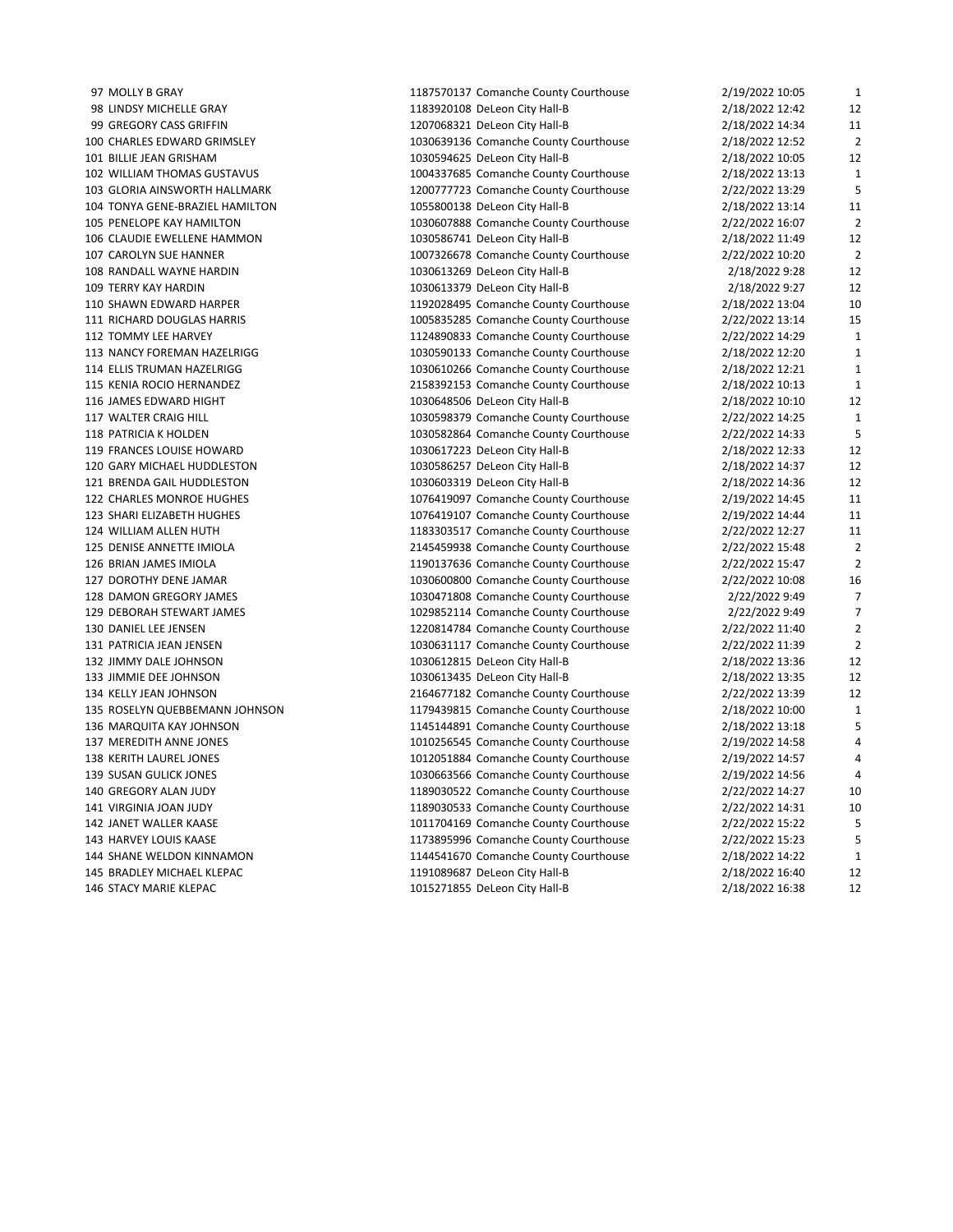| 147 PATRICIA C KOSLUCHER         | 1036551036 Comanche County Courthouse | 2/18/2022 11:33                    | $\overline{\mathbf{c}}$ |
|----------------------------------|---------------------------------------|------------------------------------|-------------------------|
| 148 SANDRA KELLER KURTIN         | 1030626671 Comanche County Courthouse | 2/18/2022 13:21                    | $\overline{2}$          |
| 149 JOSEPH KURBY KURTIN          | 1030626663 Comanche County Courthouse | 2/18/2022 13:22                    | $\overline{2}$          |
| <b>150 SHANNON RAE LAIRD</b>     | 1092629662 DeLeon City Hall-B         | 2/18/2022 13:33                    | 11                      |
| 151 JUDY BELLE LAMB              | 1050897698 DeLeon City Hall-B         | 2/18/2022 13:38                    | 11                      |
| 152 ROBERTA LAW                  | 1000077533 Comanche County Courthouse | 2/22/2022 10:36                    | 5                       |
| 153 JERRY L LEONARD              | 1027802475 DeLeon City Hall-B         | 2/18/2022 13:39                    | 11                      |
| 154 GLENDA KEE LEVISAY           | 1030590484 Comanche County Courthouse | 2/18/2022 15:41                    | 1                       |
| 155 CLIFFORD RAY LEWIS           | 1092193569 Comanche County Courthouse | 2/18/2022 10:40                    | $\mathbf{1}$            |
| 156 DEBRA KOONCE LEWIS           | 1218871298 Comanche County Courthouse | 2/18/2022 10:38                    | $\mathbf{1}$            |
| 157 LINDA V LINDLEY              | 1030612699 Comanche County Courthouse | 2/22/2022 15:14                    | 12                      |
| 158 EDDIE MARVIN LINDLEY         | 1182655331 Comanche County Courthouse | 2/22/2022 15:13                    | 12                      |
| 159 RONALD PAUL LIVINGSTON       | 1030655225 Comanche County Courthouse | 2/18/2022 16:10                    | 5                       |
| 160 LINDA ELLIOTT LIVINGSTON     | 1047130027 Comanche County Courthouse | 2/18/2022 12:54                    | $\mathbf{1}$            |
| 161 MANON JOE LOCKE              | 1216130401 Comanche County Courthouse | 2/19/2022 11:14                    | 12                      |
| 162 NEAL JENE LOVIN              | 1030610588 Comanche County Courthouse | 2/22/2022 8:03                     | 1                       |
| 163 RAYMOND HERNANDEZ LOZANO     | 1048969764 Comanche County Courthouse | 2/22/2022 14:40                    | $\overline{2}$          |
| 164 JOHN T LUMPKIN               | 1214812120 Comanche County Courthouse | 2/22/2022 10:06                    | $\mathbf{1}$            |
| 165 DEAN LIND MADDEN             | 1055730556 DeLeon City Hall-B         | 2/18/2022 9:39                     | 12                      |
| 166 CLIFTON BENNIE MARTIN JR     | 1036550969 Comanche County Courthouse | 2/18/2022 11:34                    | $\overline{2}$          |
| 167 SHELBY ANNETTE MAST          | 1030585452 Comanche County Courthouse | 2/18/2022 13:47                    | $\mathbf{1}$            |
| 168 ELVIA MOYA MATHIS            | 2130335638 Comanche County Courthouse | 2/18/2022 12:55                    | 12                      |
| <b>169 TIMOTHY LEN MATTHEWS</b>  | 1030610526 Comanche County Courthouse | 2/22/2022 13:45                    | $\mathbf{1}$            |
| 170 LUCINDA B MAY                | 1036688014 Comanche County Courthouse | 2/18/2022 14:19                    | $\overline{2}$          |
| 171 BRAD HAROLD MAY              | 1036672725 Comanche County Courthouse | 2/18/2022 14:18                    | $\overline{2}$          |
| 172 DIXIE LEE MAYER              | 1059852358 Comanche County Courthouse | 2/22/2022 8:34                     | 6                       |
| 173 CLIFTON HATCHER MCCALL       | 1030584388 Comanche County Courthouse | 2/22/2022 16:12                    | $\overline{2}$          |
| 174 QUAY WILLIAMS MCCALL         | 1030584390 Comanche County Courthouse | 2/22/2022 16:11                    | $\overline{c}$          |
| 175 JANICE NORREEN MCCULLOUGH    | 1030618971 Comanche County Courthouse | 2/22/2022 15:45                    | 6                       |
| 176 JOE PAUL MCCULLOUGH          | 1030618985 Comanche County Courthouse | 2/22/2022 15:46                    | 6                       |
| 177 AMANDA KAYLEENE MCKILLIP     | 1145805879 Comanche County Courthouse | 2/18/2022 13:03                    | 10                      |
| 178 SHARON D MCKINNON            | 1030632774 Comanche County Courthouse | 2/22/2022 11:46                    | 1                       |
| 179 RANDALL TRAVIS MCLEAREN      | 1030659417 Comanche County Courthouse | 2/19/2022 13:47                    | 12                      |
| 180 T VIANN MELOT                | 1030594562 Comanche County Courthouse | 2/19/2022 11:46                    | $\overline{2}$          |
| 181 KATHRYN GRISHAM MILLER       | 1200815757 DeLeon City Hall-B         | 2/18/2022 10:06                    | 12                      |
| 182 STEVEN CRAIG MITCHELL        | 1060488570 DeLeon City Hall-B         | 2/18/2022 12:05                    | 12                      |
| 183 GARY LEE MORRISON            | 1002498317 Comanche County Courthouse |                                    | 9                       |
| <b>184 CONNIE MARIE MORRISON</b> | 1183020547 Comanche County Courthouse | 2/22/2022 13:44<br>2/22/2022 13:42 | 9                       |
| 185 JOHN HOUSTON MOSS SR         |                                       |                                    | 12                      |
| 186 JOYCE ELLIS MOSS             | 1030580674 DeLeon City Hall-B         | 2/18/2022 10:31                    | 12                      |
| 187 JOSEPH HARRY MURPHY          | 1030633220 DeLeon City Hall-B         | 2/18/2022 10:30                    | 5                       |
| 188 GERALD J NAPPI               | 1093092385 Comanche County Courthouse | 2/19/2022 9:41                     | 12                      |
|                                  | 1168272282 DeLeon City Hall-B         | 2/18/2022 10:24                    |                         |
| 189 DAVID RICHARD NICHOLS        | 1001255649 Comanche County Courthouse | 2/19/2022 10:46                    | 12                      |
| 190 ELIZABETH BRAZELL NICHOLS    | 1001253194 Comanche County Courthouse | 2/19/2022 10:47                    | 12                      |
| 191 BECKY ETTA OBRIEN            | 2123807932 Comanche County Courthouse | 2/18/2022 11:32                    | 13                      |
| 192 ONA ODOM                     | 1030620151 DeLeon City Hall-B         | 2/18/2022 15:41                    | 11                      |
| 193 JW ODOM                      | 1030601725 DeLeon City Hall-B         | 2/18/2022 15:42                    | 11                      |
| 194 BEVERLY OTWELL               | 1030600757 Comanche County Courthouse | 2/22/2022 9:10                     | 16                      |
| 195 MELISSA LANE OTWELL          | 1030417394 DeLeon City Hall-B         | 2/18/2022 15:22                    | 16                      |
| 196 CORBETT I OTWELL             | 1030600742 Comanche County Courthouse | 2/22/2022 9:11                     | 16                      |
| 197 LAWRENCE LEE OUTLAW JR       | 1023783652 Comanche County Courthouse | 2/18/2022 12:56                    | 5                       |
| 198 CLINTON LEON PAINTER         | 1098544673 Comanche County Courthouse | 2/22/2022 9:20                     | 13                      |
| 199 BARBARA JO ANN PAINTER       | 1180857824 Comanche County Courthouse | 2/22/2022 9:19                     | 13                      |
| 200 WAYNE TRUETT PARSONS II      | 1030617707 DeLeon City Hall-B         | 2/18/2022 9:29                     | 12                      |
| 201 MARY PARSONS                 | 1030642049 DeLeon City Hall-B         | 2/18/2022 13:47                    | 12                      |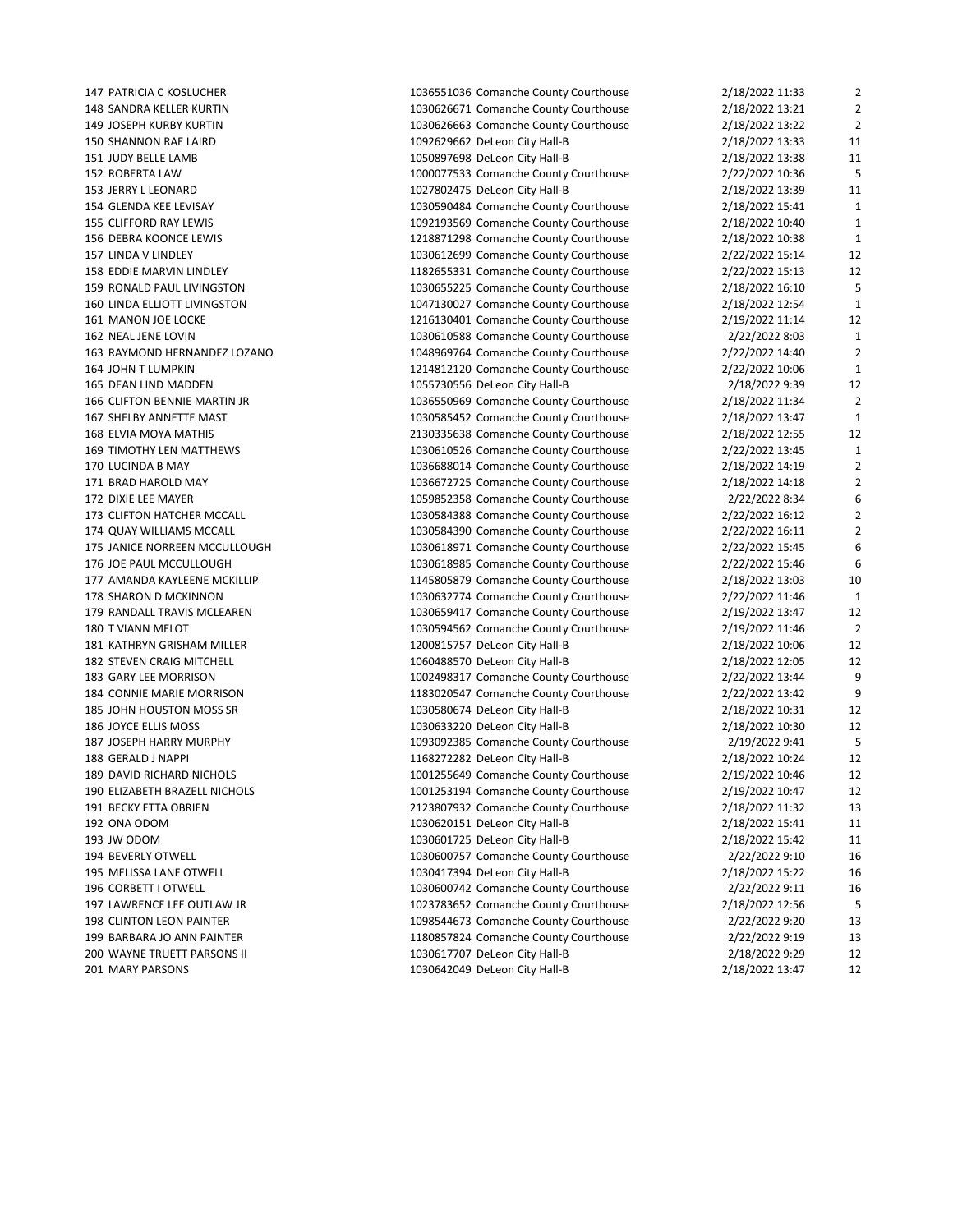| 202 JULIA KAY PATE                              | 1030598806 Comanche County Courthouse | 2/22/2022 16:04 | $\mathbf{1}$                   |
|-------------------------------------------------|---------------------------------------|-----------------|--------------------------------|
| 203 JAMMY TREY PATE                             | 1030590105 Comanche County Courthouse | 2/22/2022 16:03 | $\mathbf{1}$<br>$\overline{2}$ |
| 204 NAYANABEN DINESHCHANDRA PATEL               | 1030665308 Comanche County Courthouse | 2/19/2022 12:44 |                                |
| 205 DINESH LALLUBHAI PATEL<br>206 MARCOS PINEDA | 1147123695 Comanche County Courthouse | 2/19/2022 12:43 | $\overline{2}$<br>12           |
|                                                 | 1153653578 DeLeon City Hall-B         | 2/18/2022 16:42 |                                |
| 207 PATRICIA ELLISON POPE                       | 1030590421 Comanche County Courthouse | 2/18/2022 14:46 | 6                              |
| 208 JOHN ALLEN POYNOR                           | 1030602570 Comanche County Courthouse | 2/22/2022 8:32  | 16                             |
| 209 E. ZULEAN FISHER POYNOR                     | 1030602562 Comanche County Courthouse | 2/22/2022 8:31  | 16                             |
| 210 LISA GAY PRIEST                             | 1089832057 Comanche County Courthouse | 2/22/2022 13:20 | $\overline{7}$                 |
| 211 DANIEL LEE PURCELLA                         | 1030593717 Comanche County Courthouse | 2/18/2022 16:21 | 5                              |
| 212 DARLA KAY PURCELLA                          | 1030651125 Comanche County Courthouse | 2/18/2022 16:20 | 5                              |
| 213 BRENNA ELIZABETH QUEBBEMANN                 | 1207050655 Comanche County Courthouse | 2/18/2022 10:02 | 5                              |
| 214 LLOYD KLEL QUESENBERRY                      | 1030627597 DeLeon City Hall-B         | 2/18/2022 11:02 | 12                             |
| 215 ELAYNE RAMSEY                               | 1030606984 Comanche County Courthouse | 2/18/2022 11:42 | 14                             |
| 216 CAPTAIN THOMAS RAMSEY                       | 2154391583 Comanche County Courthouse | 2/18/2022 11:41 | 14                             |
| 217 LARRY STEPHEN REECE                         | 1214814902 Comanche County Courthouse | 2/22/2022 10:12 | 5                              |
| 218 RANDAL TIM REED                             | 1030617500 Comanche County Courthouse | 2/22/2022 11:42 | $\mathbf{1}$                   |
| 219 STACY EUGENE REESE                          | 1085755402 Comanche County Courthouse | 2/22/2022 11:34 | $\mathbf{1}$                   |
| 220 SHERRY MELROSE REISINGER                    | 1168755372 Comanche County Courthouse | 2/18/2022 13:40 | 12                             |
| 221 LARRY WARREN REISOR                         | 1139816616 Comanche County Courthouse | 2/18/2022 12:31 | $\overline{2}$                 |
| 222 SUSAN RIPLEY                                | 1030605659 Comanche County Courthouse | 2/22/2022 13:52 | 5                              |
| 223 DAVID RIPLEY                                | 1030599229 Comanche County Courthouse | 2/22/2022 13:53 | 5                              |
| 224 JACKIE ELWIN ROBINETT                       | 1030587174 DeLeon City Hall-B         | 2/18/2022 13:11 | 11                             |
| 225 BETSY ROSS ROBINETT                         | 1030613461 DeLeon City Hall-B         | 2/18/2022 13:09 | 11                             |
| 226 KAREN KAY RUBLE                             | 1003202520 Comanche County Courthouse | 2/22/2022 11:34 | $\mathbf{1}$                   |
| 227 JULIE SEAY SANDERS                          | 1030654217 Comanche County Courthouse | 2/18/2022 11:35 | 5                              |
| 228 CHAD WESLEY SCOTT                           | 1020568093 Comanche County Courthouse | 2/18/2022 16:05 | 16                             |
| 229 LONNIE R SELMAN                             | 1168642965 Comanche County Courthouse | 2/18/2022 10:43 | $\overline{7}$                 |
| 230 JULIA KING SELMAN                           | 1168642537 Comanche County Courthouse | 2/18/2022 10:42 | $\overline{7}$                 |
| 231 SANDRA KAYE SINGLETON                       | 1030613102 Comanche County Courthouse | 2/19/2022 11:37 | 12                             |
| 232 NEIL SINGLETON                              | 1030580206 Comanche County Courthouse | 2/19/2022 11:36 | 12                             |
| 233 KELSEY ANNE SINGLETON                       | 2136325852 DeLeon City Hall-B         | 2/18/2022 15:52 | 12                             |
| 234 CLAYTON DEAN SKAGGS                         | 1166909827 Comanche County Courthouse | 2/18/2022 14:16 | $\overline{2}$                 |
| 235 LAURA MOSLEY SKAGGS                         | 1170062106 Comanche County Courthouse | 2/18/2022 14:13 | $\overline{2}$                 |
| 236 ALVIN DOYLE SMITH                           | 1030666416 Comanche County Courthouse | 2/22/2022 9:18  | $\mathbf{1}$                   |
| 237 JAMYE JOE SMITH                             | 1030649983 Comanche County Courthouse | 2/22/2022 12:04 | $\overline{2}$                 |
| 238 MARY RUBY SOLOMON                           | 1030583952 DeLeon City Hall-B         | 2/18/2022 11:48 | 13                             |
| 239 HERMAN JERRY SOLOMON                        | 1030611267 DeLeon City Hall-B         | 2/18/2022 11:46 | 13                             |
| 240 DONALD RAY SPIVEY                           | 1030615608 DeLeon City Hall-B         | 2/18/2022 13:14 | 11                             |
| 241 ORVAL GENE SPRUILL                          | 1030590829 Comanche County Courthouse | 2/22/2022 14:10 | $\overline{2}$                 |
| 242 MATTHEW W STEPHENSON                        | 1034698766 Comanche County Courthouse | 2/22/2022 12:03 | 12                             |
| 243 CHRISTINE ANN STEPHENSON                    | 1034438856 Comanche County Courthouse | 2/22/2022 11:48 | 12                             |
| 244 SANDRA LUNELL STEWART                       | 1029763437 Comanche County Courthouse | 2/22/2022 9:48  | 7                              |
| 245 EMIL PAUL STEWART                           | 1029763444 Comanche County Courthouse | 2/22/2022 9:53  | $\overline{7}$                 |
| 246 CHRIS ANN STONE                             | 1030659090 DeLeon City Hall-B         | 2/18/2022 11:05 | 12                             |
| 247 CHARLEY DEAN STONE                          | 1010315554 Comanche County Courthouse | 2/18/2022 11:18 | $\mathbf{1}$                   |
| 248 ALLEN RAY STONE                             | 1030644130 DeLeon City Hall-B         | 2/18/2022 11:08 | 12                             |
| 249 NETTIE JONES STONE                          | 1030645120 DeLeon City Hall-B         | 2/18/2022 11:07 | 12                             |
| 250 CAROL HAAS SWINNEY                          | 1030652053 Comanche County Courthouse | 2/22/2022 9:07  | $\overline{2}$                 |